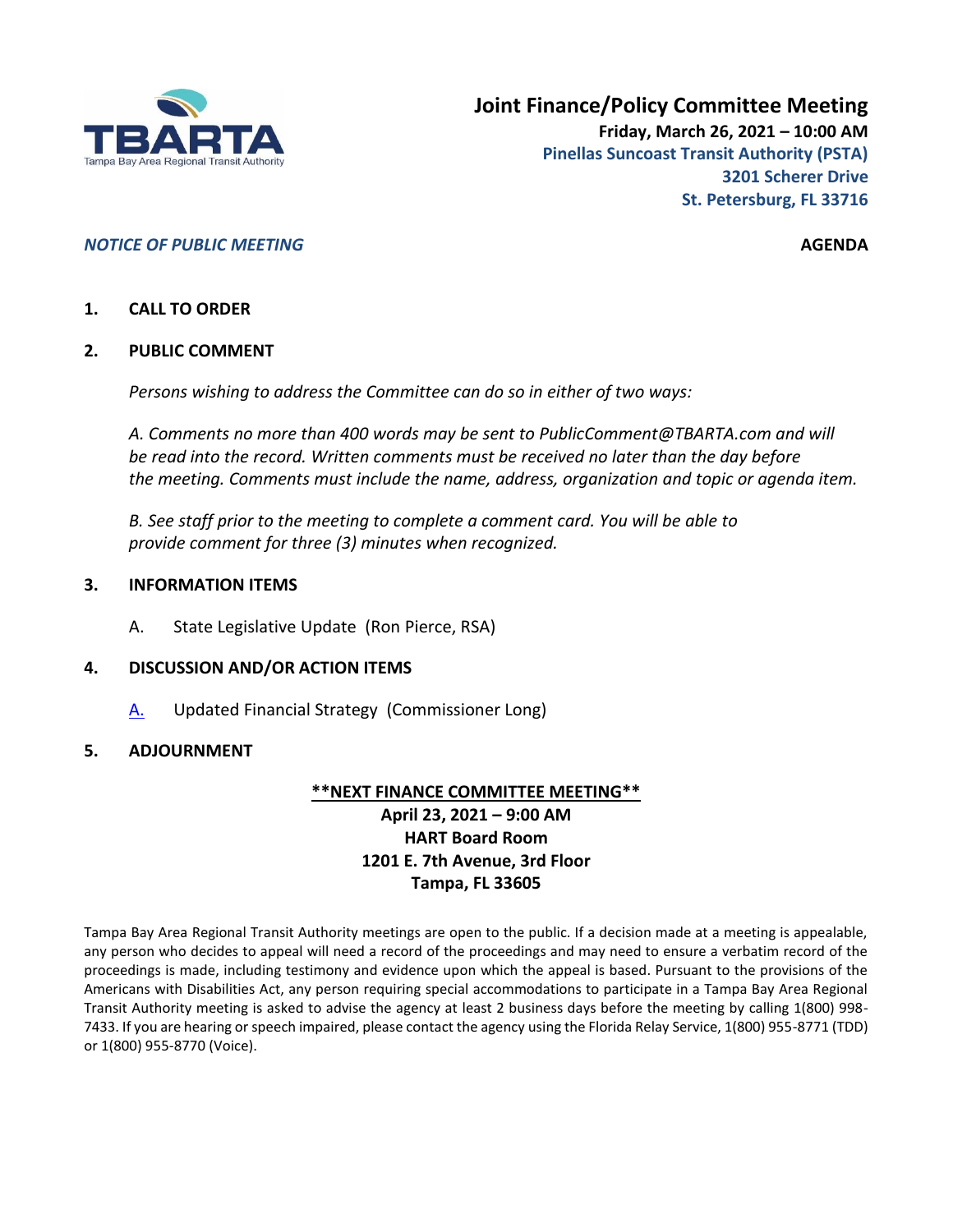<span id="page-1-0"></span>

*The Tampa Bay Area Regional Transit Authority (TBARTA) works to advance regional transportation needs in Hernando, Hillsborough, Manatee, Pasco and Pinellas counties. Our purpose is to plan, develop, fund, implement, and operate a regional transit system in this area.*

# **STRATEGIC PLAN RECOMMENDATIONS FOR CONSIDERATION**

(Connecting recommendations to the TBARTA Guiding Principles that support our mission.)

• **Sustainable Funding** – Develop sustainable funding options that reflect public support and leverage multiple financing opportunities.

**Recommendation:** By streamlining organizational costs and strategically utilizing current funding sources TBARTA can be sustainable beyond fiscal year 2022.

• **Regional Partnerships** – Work with statewide, regional, and local partners to develop and implement regional transit solutions.

**Recommendation:** Develop a strong partnership with the Tampa Bay Regional Planning Council (TBRPC). Together there will be improved communication and coordination with all local jurisdictions. We believe that partnerships make our efforts stronger.

• **Implementation Focus** – Give primary focus to developing actionable plans and advancing transit concepts into operation.

**Recommendation:** Determine the feasibility of using federal 5307 funds to purchase buses (preferably environmentally sustainable ones) to be used for regional public transit. Explore funding sources with FDOT for local transit agencies to operate the regional service. This would benefit TBARTA's north counties and/or Manatee County, aligning with regional corridors and helping provide data for the RRT project.